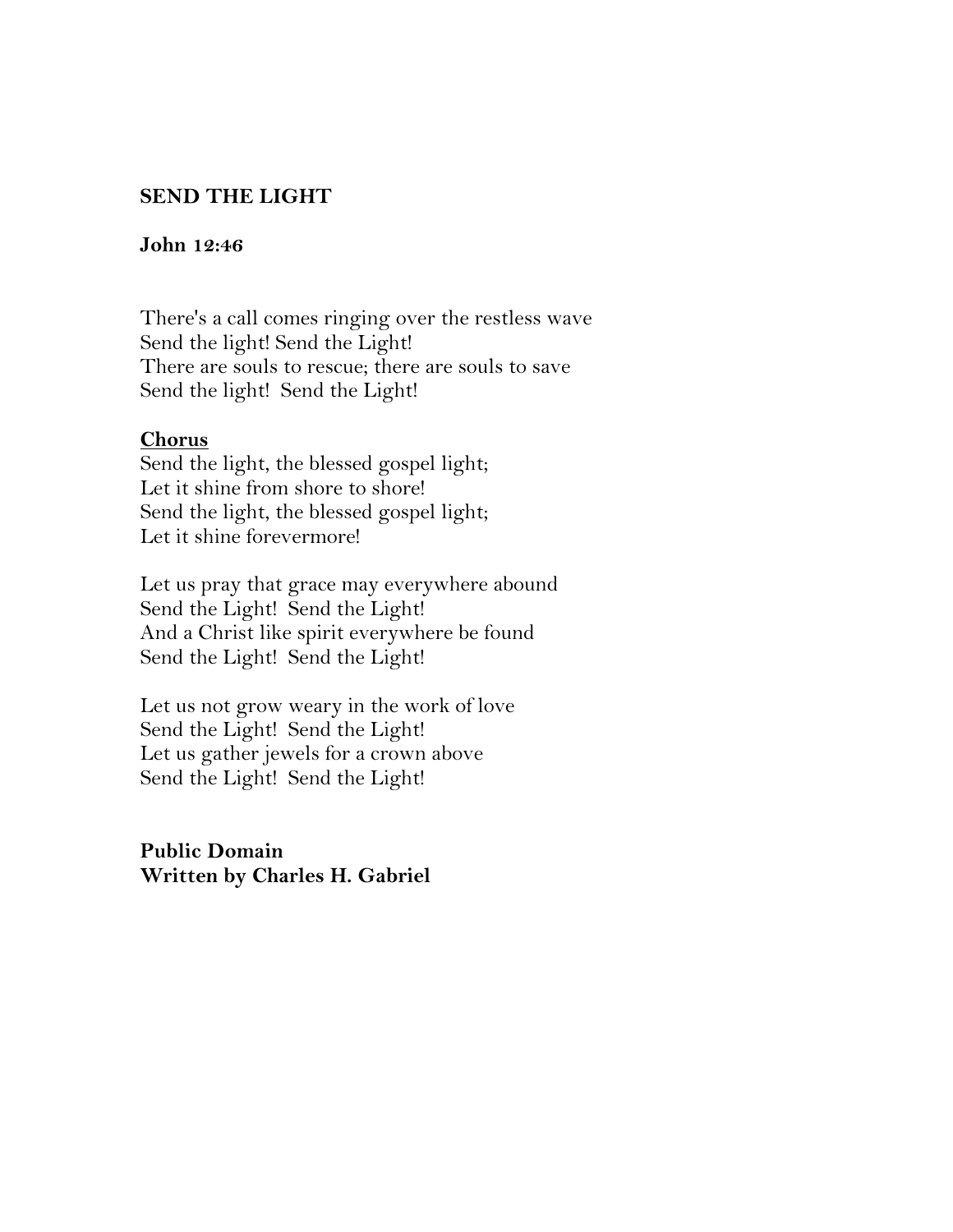## **God Will Take Care Of You**

### 1 Peter 5:7

Be not dismayed whatever betide, God will take care of you Beneath His wings of love abide God will take care of you

### **Chorus**

God will take care of you Through every day, over all the way He will take care of you God will take care of you

All you may need He will provide God will take care of you Nothing you ask will be denied God will take care of you

**Public Domain** Text: Civilla D. Martin Music: Walter Stillman Martin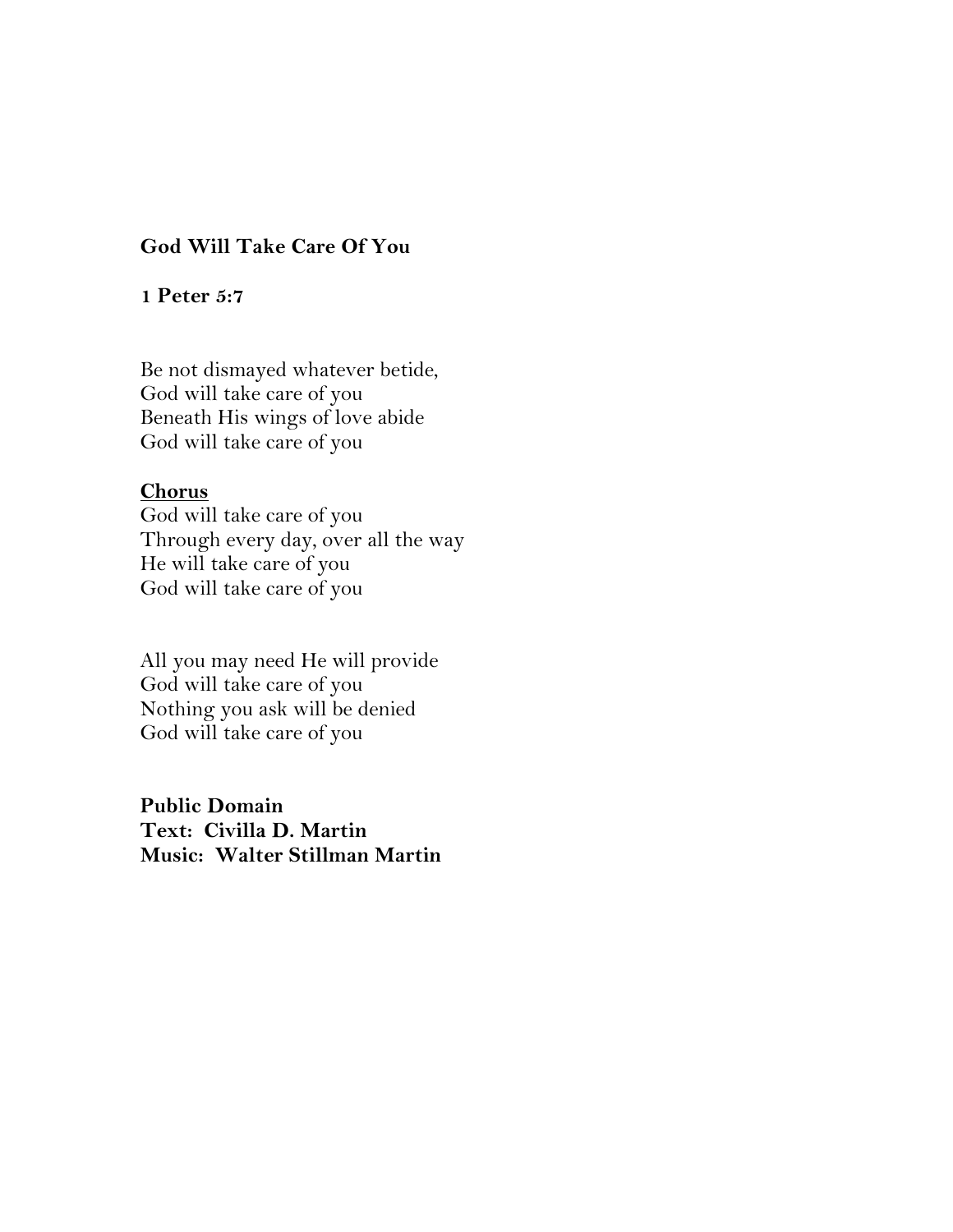#### **What a Friend We Have in Jesus**

#### **Philippians 4:6**

What a friend we have in Jesus, All our sins and grief's to bear! What a privilege to carry, Everything to God in prayer! Oh, what peace we often forfeit, Oh, what needless pain we bear. All because we do not carry Everything to God in prayer!

Have we trials and temptations? Is there trouble anywhere? We should never be discouraged; Take it to the Lord in prayer. Can we find a friend so faithful? Who will all our sorrows share? Jesus knows our every weakness; Take it to the Lord in prayer.

Are we weak and heavy laden? Cumbered with a load of care Precious Savior, still our Refuge; Take it to the Lord in prayer. Do thy friends despise, forsake thee? Take it to the Lord in prayer In His arms He'll take and shield thee; Thou wilt find a solace there.

**Public Domain Text: Joseph M. Scriven** *<u>Music: Charles C. Converse</u>*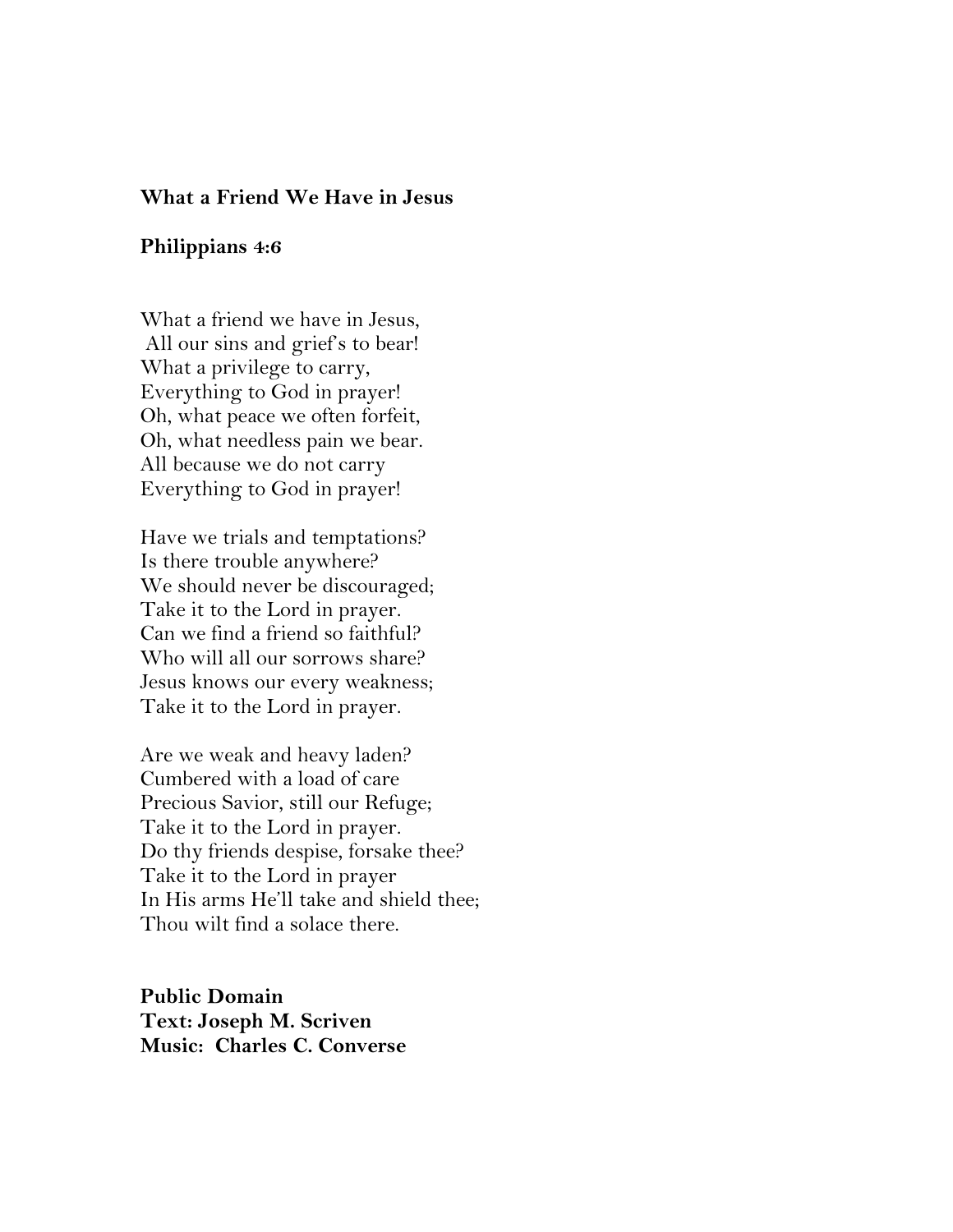## **Spirit of the Dove**

#### **Mark 1:10**

Spirit flying high, up in the sky And in the Heavens above Spirit soaring high, He sings His song about the Father's love.

### **Chorus**

Spirit of the dove, see how He fly's Wanting to find a nesting place Deep down inside, within our open hearts He listens to the voice, the Master's call Sharing with us the Master's plan Of a new life within His perfect will.

Spirit filling us, with the joy From the Heavens above. Spirit giving us, the happiness Of the Father's Love.

### Ending

Spirit see how He fly's Wanting to find A nesting place, Inside our hearts.

C 1985 Text and Music by Inge Schultz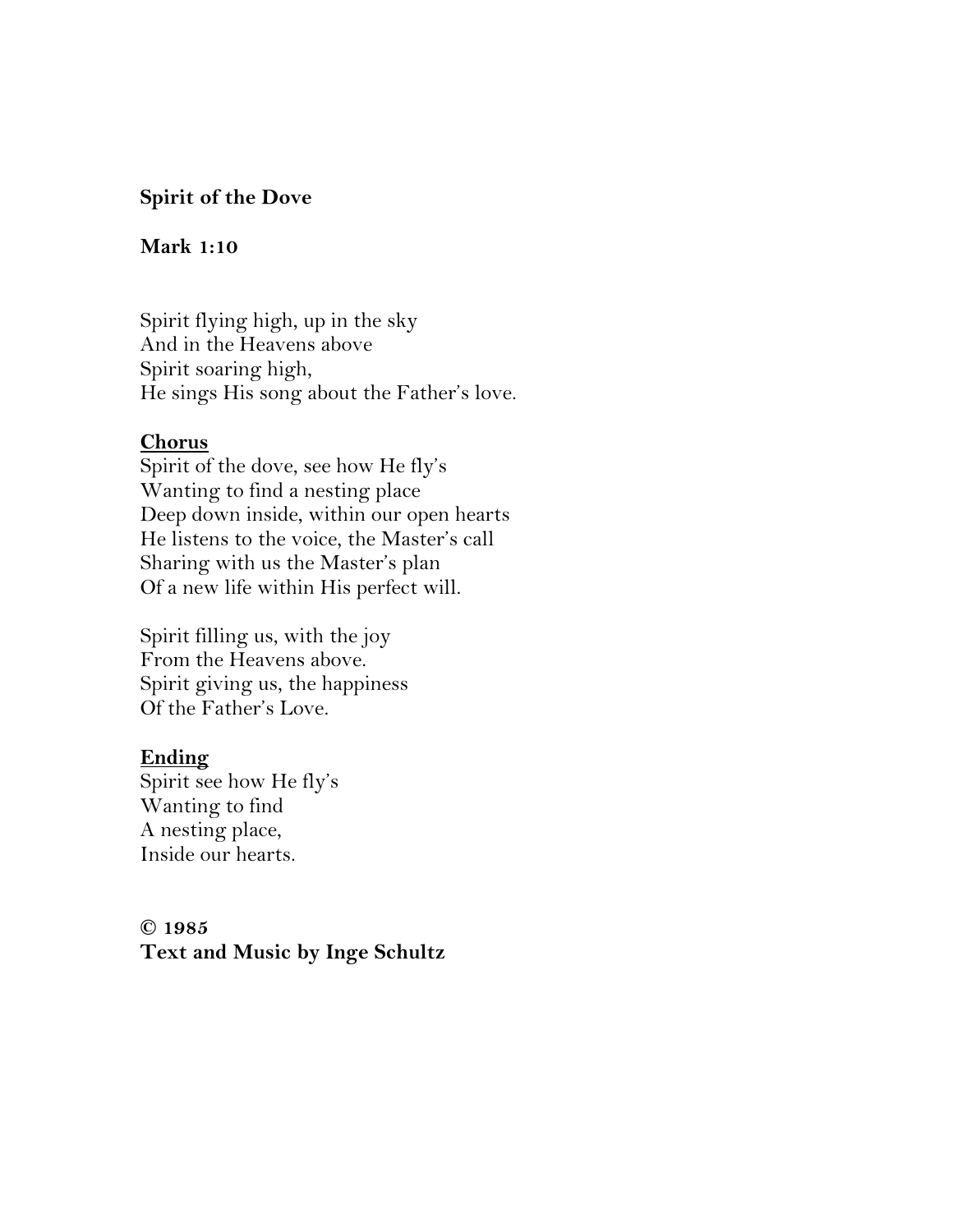## **Our Destiny**

#### **Psalms** 139

Born a child from the womb Die a man in the tomb Man's longing is his pride But only in his stride

#### **Chorus**

Who can know our destiny? But the Lord our God Who can know His Creation? But the Lord our God But the Lord our God

Man works at the plow With the sweat on his brow Man reaps of his grain But with not much gain

Man looks for his reign But falls with the pain Man runs from his race Without the Lords grace.

# **5891 © Text and Music by Inge Schultz**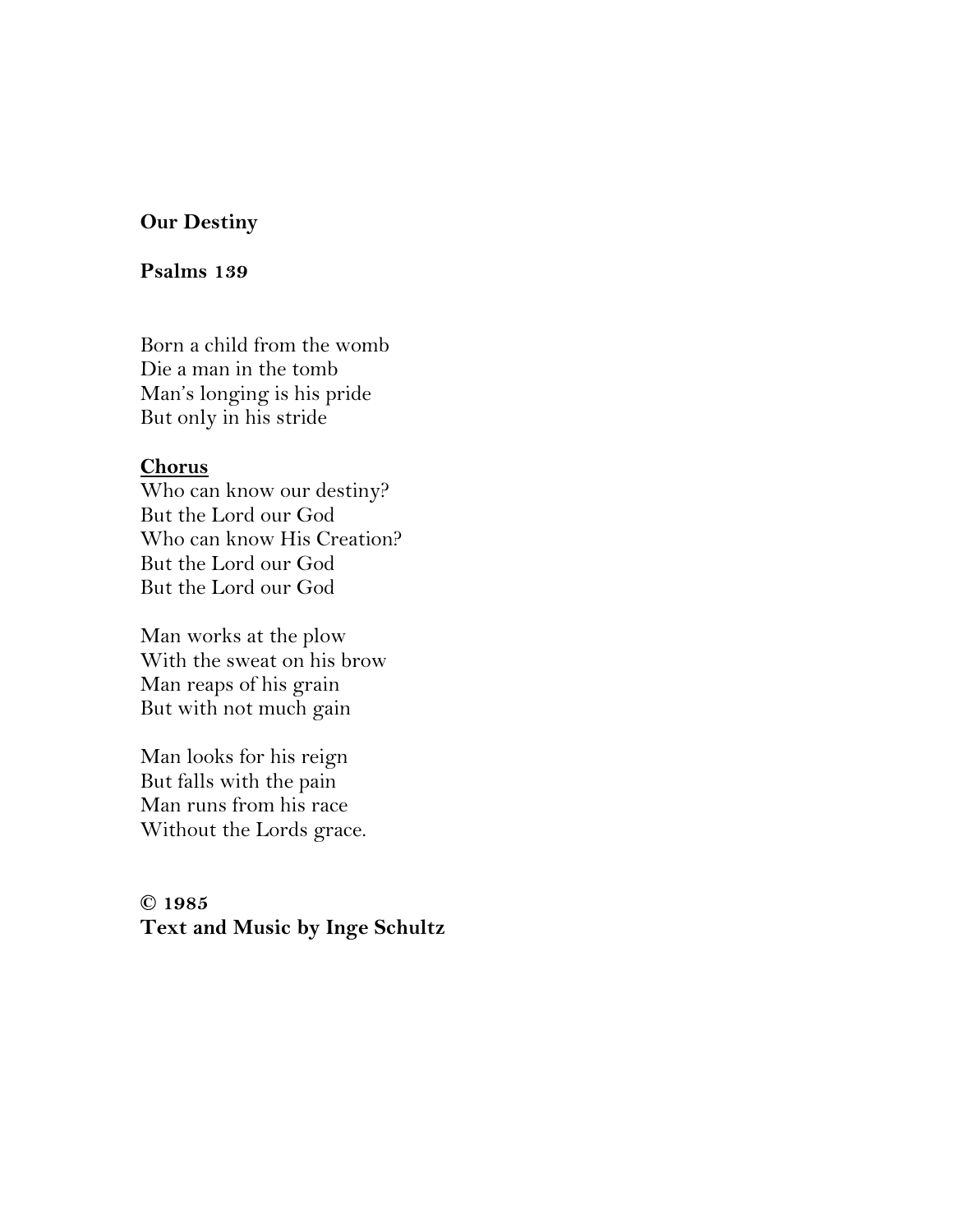## The Master's Touch

## 2 Thessalonians 3:5

Love begins within our thoughts It's what's inside our hearts. At times it's hard to see the clouds Invade our mind with doubts. The visual haze of an illusion Can be blown away, By the wind of His direction

Love begins with honesty It aids us to humility, Which leads us to reality, Of His love for us. The Master's touch Gives us eternity If we take the opportunity To pursue His love, To pursue after His love The Master's touch

 $© 2013$ Text and Music by Inge Schultz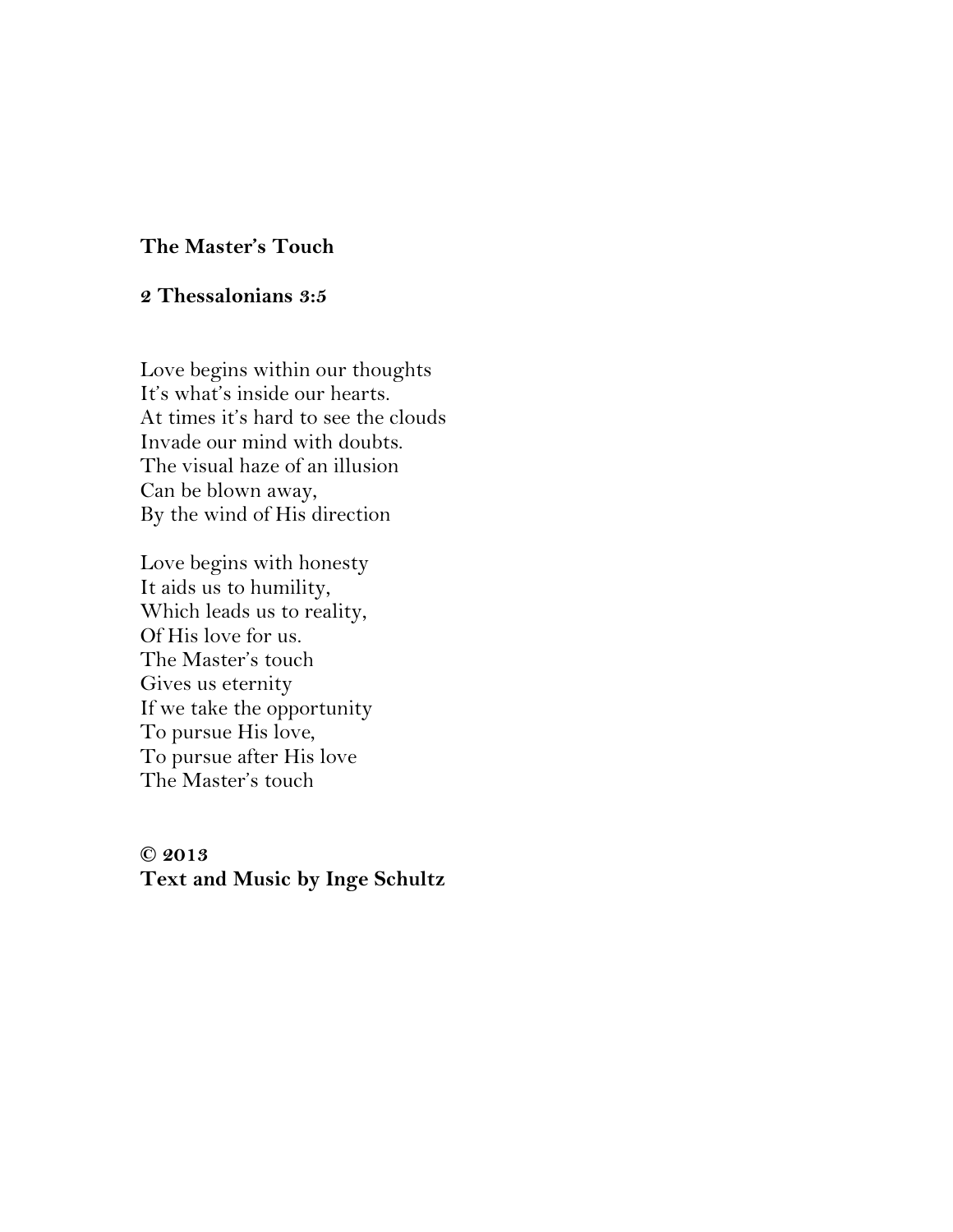## Oh Magnify the Lord

### **Chorus**

Oh magnify the Lord with me Oh magnify the Lord with me Oh magnify the Lord with me Come and praise His name forevermore.

He said; rejoice in the Lord with all your heart Let your soul rejoice and be glad. He will answer you when you call upon His name Place your cares on Him, for He cares for you.

He said; rejoice in the Lord with all your heart Let your soul rejoice and be glad. Don't think it strange when trails come your way Let your faith stand still each coming day.

 $© 2013$ Text and Music by Inge Schultz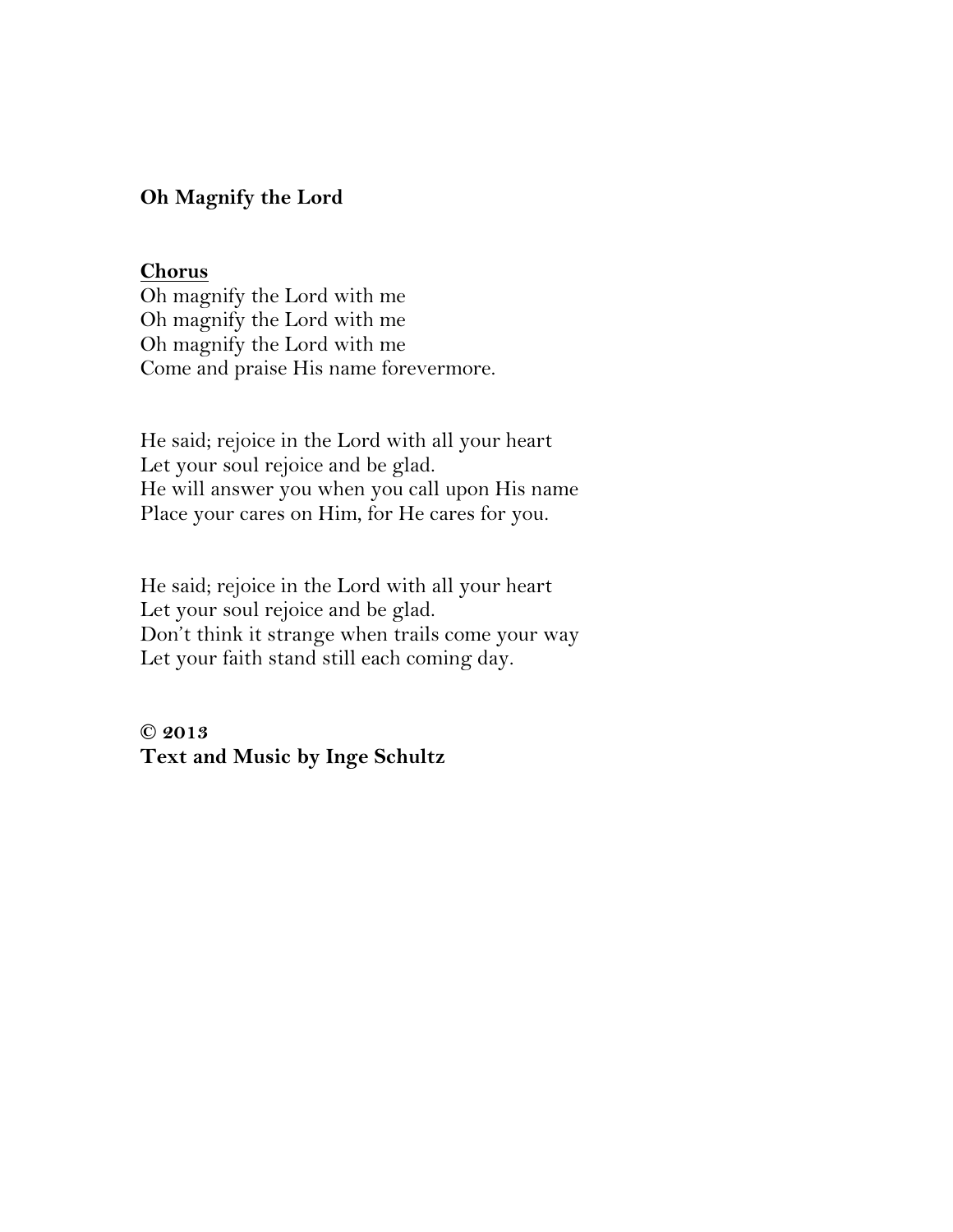# **Joshua Fought the Battle of Jericho**

# Joshua 6:5

## **Chorus**

Joshua fought the battle of Jericho, Jericho, Jericho; Joshua fought the battle of Jericho, And the walls come a tumbling down.

You can talk about the men of Gideon, You can talk about the men of Saul, But there's none like good old Joshua At the battle of Jericho.

**Spiritual** Public Domain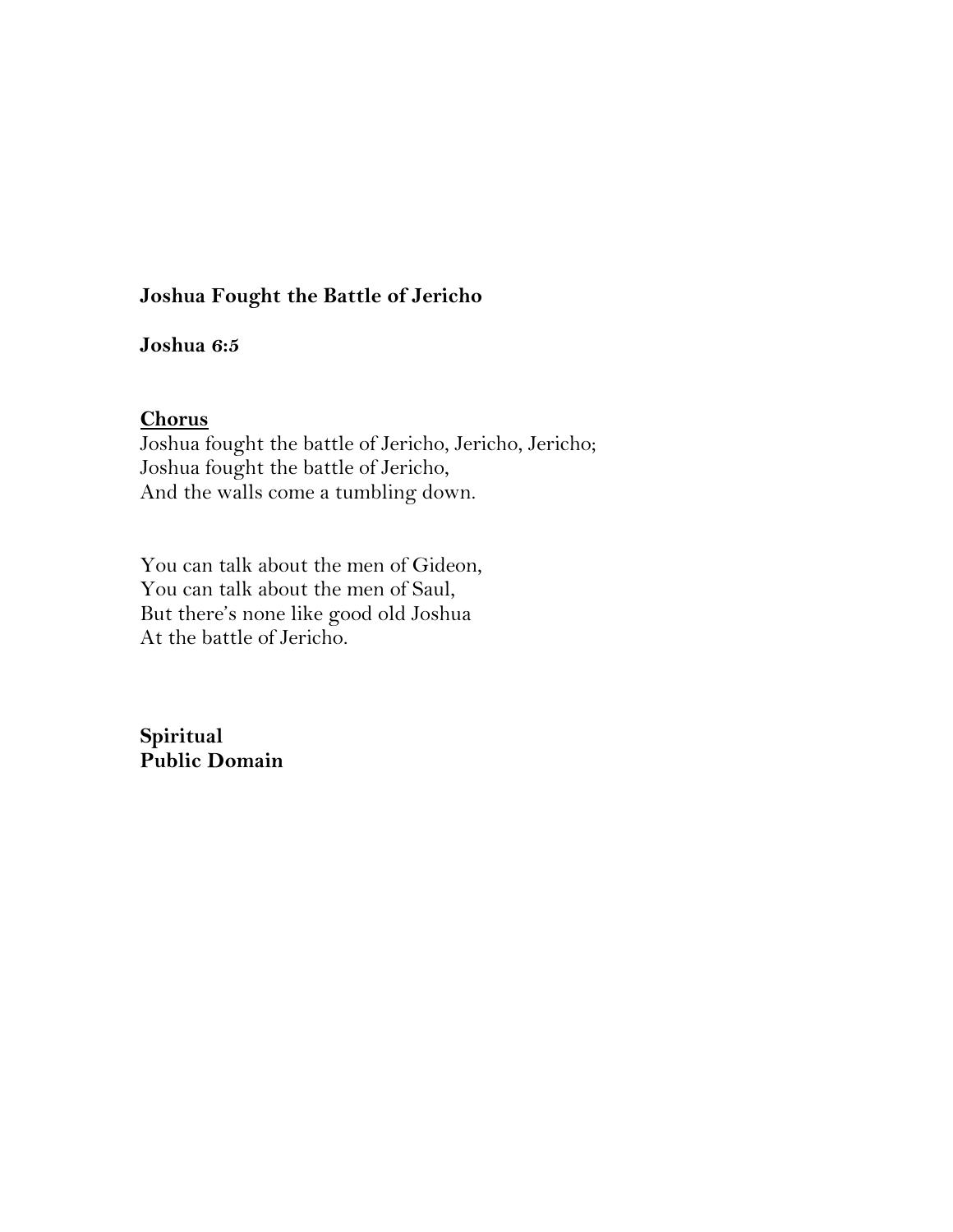# **sihT Day**

# **Nehemiah 8:9-10**

This day is holy unto the Lord Mourn not, nor weep, or give into grief For all the people wept when they heard The words of the law.

## **Chorus**

For the joy of the Lord is your strength Yes, the joy of the Lord is your strength So, seek Him today my friend Yes, seek Him today my friend.

Go your way and eat the fat Drink the sweet water's by And send a portion unto the poor Who have nothing.

**© 3891 Text and Music by Inge Schultz**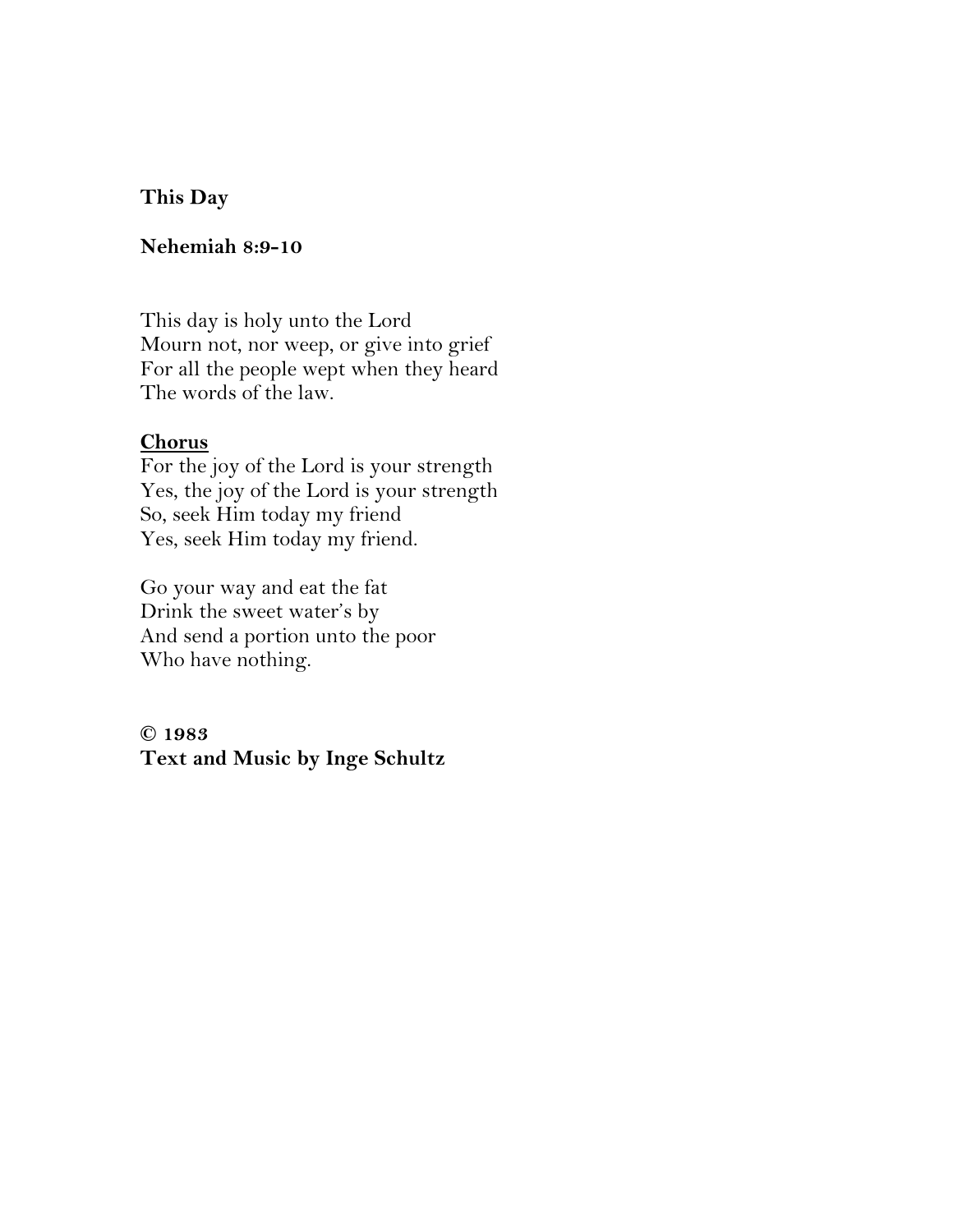# **idde In My Love**

# **John** 15

I am the True vine, and my Father is the vinedresser Any branch in me, that bears no fruit I will trim it away.

## **Chorus**

I am the one who prunes you You're cleansed because of the word [repeat]

# **Bridge**

I have loved you just as my Father has love me [repeat]

# **Ending**

Abide now in my Love[repeat]

I am the true vine, you are my branches. Apart from me, you can do nothing. If you abide in me, and my words abide in you, Ask and it shall be done for you.

**3102© Text and Music by Inge Schultz**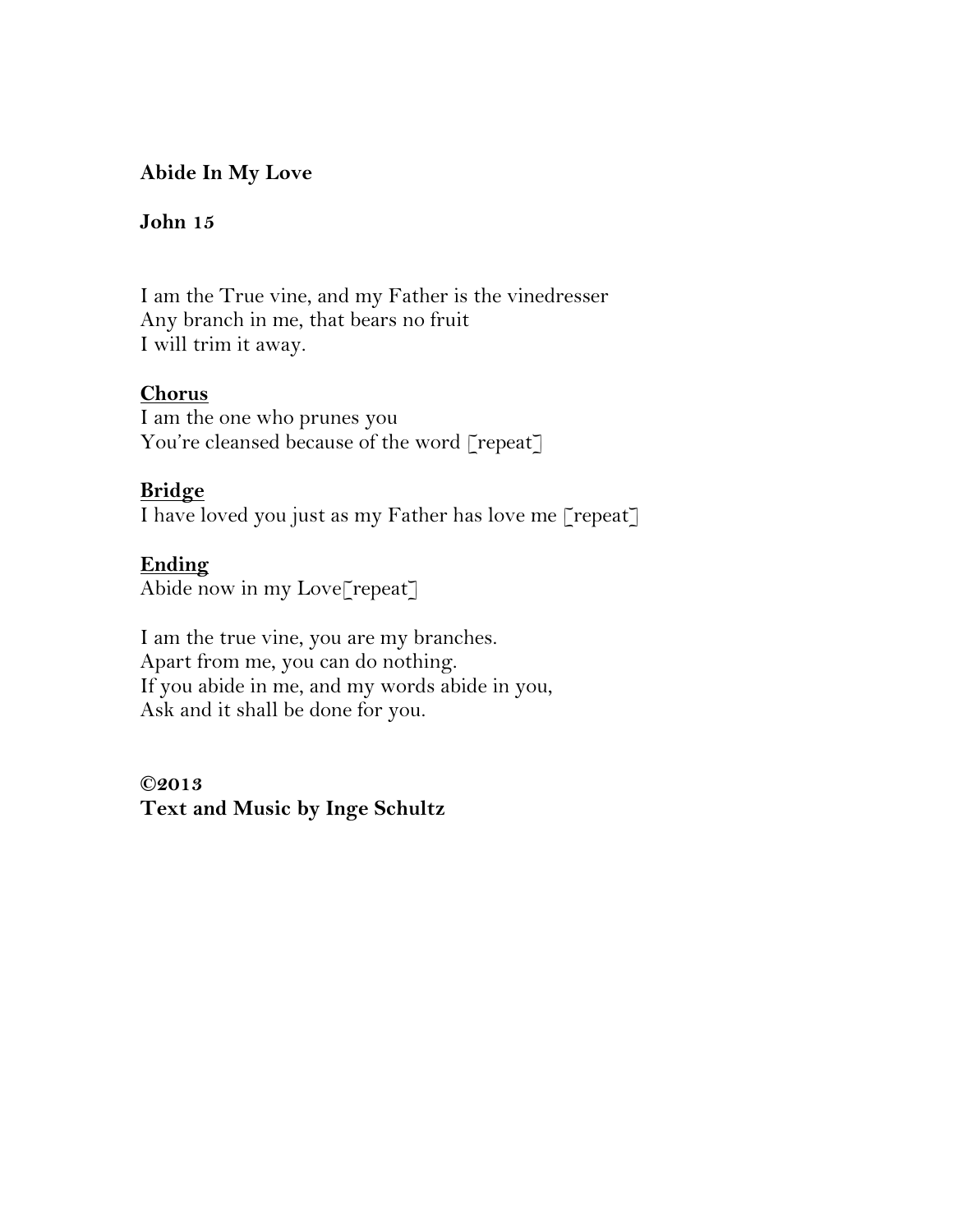## **Sailing On**

Do you carry a heavy cargo? Not knowing where to unload. Like a ship that keeps on sailing, Never entering its port of call.

#### **Chorus**

Sailing, Just sailing on The wide open space of the seas. Sailing, Just sailing on Lost in the depths of the seas.

Are you that ship sailing around? Without a port to call your own Do you carry a heavy burden? Is it weighing you down with each wave?

Why not heed His call to come on home Anchor your thoughts in His love Unload your cargo upon Him And He will give you peace of mind. Yes, He will give you peace of mind.

C1985 **Text and Music by Inge Schultz**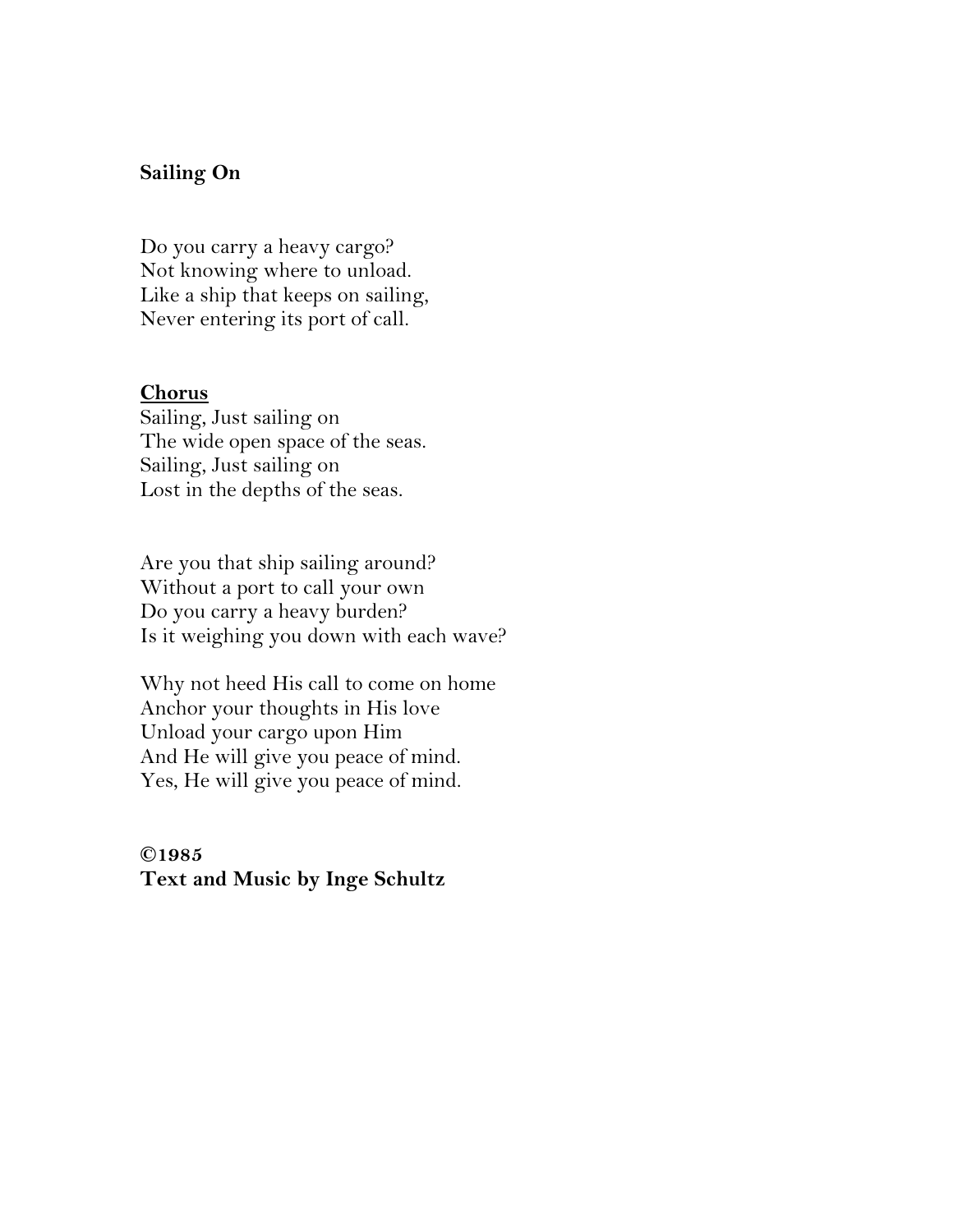## **A Lasting Love**

## Psalm 142

There are times when I'm lonely And times when things go wrong Then I start to look up And wonder where I am

Things are turning round and round It seems to get lost That's when I look up For His great love

## **Chorus**

A Love that is lasting It comforts and hold's me It heals and renews me And it gives me strength Yes, it gives me strength

It's real when you need it In times of distress When nothing else works He's always there

He comes to our refuge With wide open arms The one who was crucified The one who really cares

# **C1983 Text and Music by Inge Schultz**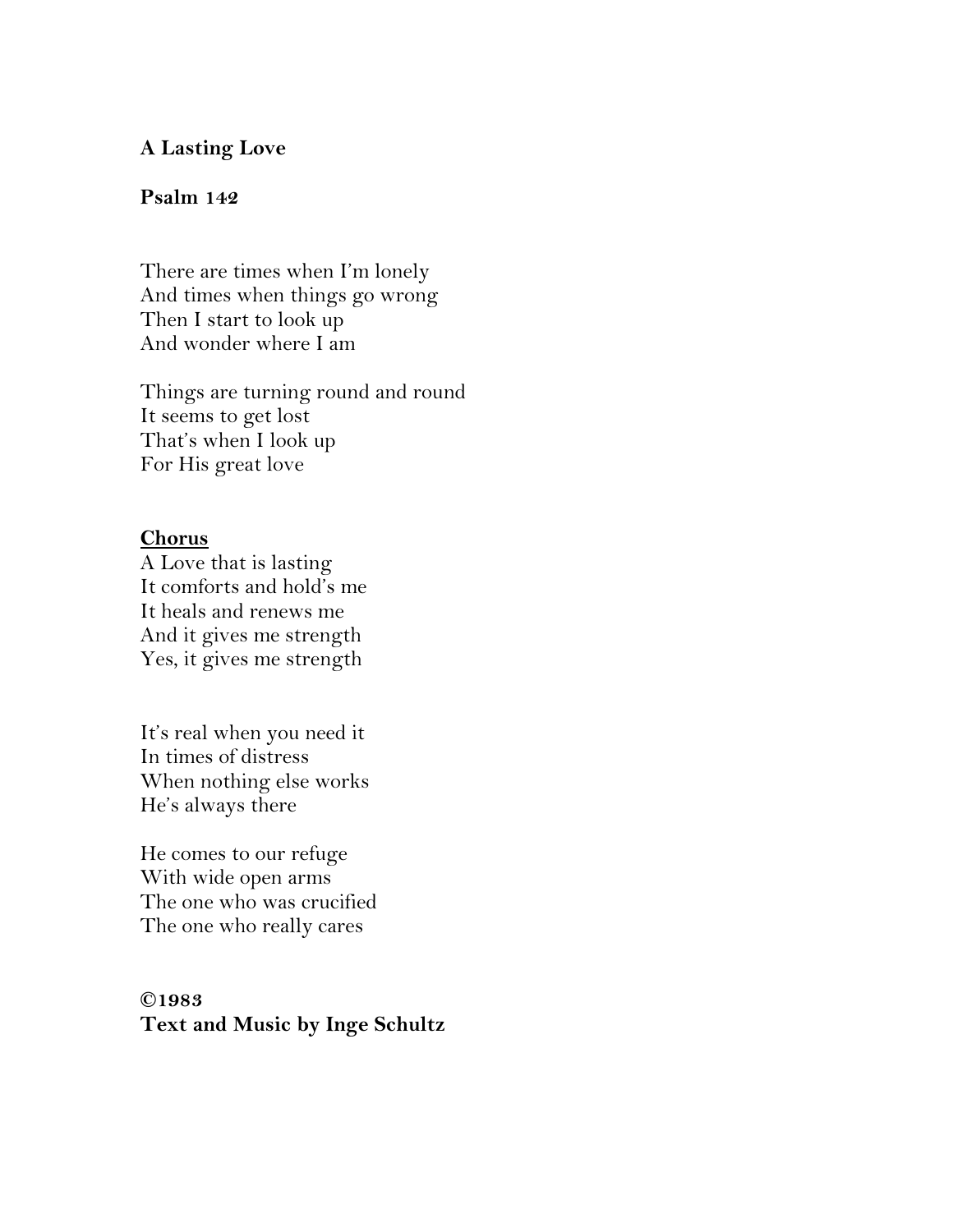# **Shepherd of Love**

### **9:01 nhoJ - 11**

The shepherd's calling you The shepherd's calling you To come and walk with Him up to the hills. [Repeat]

In the Kingdom of His love There's a sweet liberty That is fused in the truth of His words.

In the Kingdom of His love There's a peace that transcends time All is lost in the presence of His Love

Oh come my little lambs, Come my little lambs, And I will guide you up to the hills. [Repeat]

I'm the true shepherd of love, And I will give you rest, For your journey here on the earth.

Come and dine with me. For I'm humble of heart And you shall find peace for your souls.

### <u>Ending</u>

Shepherd of love alight upon us now Shepherd of love alight upon our hearts Shepherd of love come and quench our thirst for you Touch us now with the Savior's love. [Repeat]

**3102© Text and Music by Inge Schultz**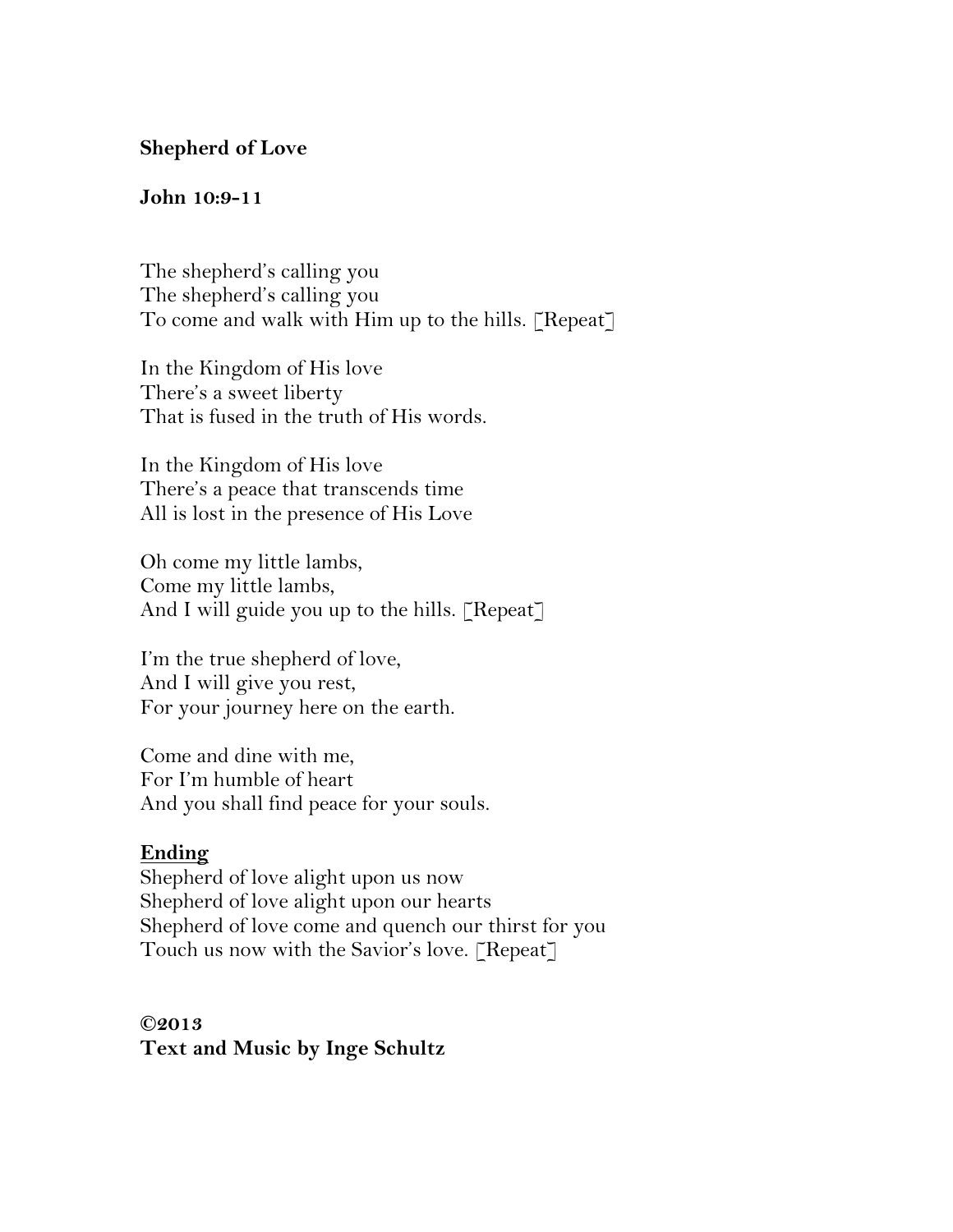### **The Cross**

Jesus stood on trial before the people. They accused him of sin, and wanted him crucified. Jesus did not wrong, He had no sin. They let a criminal go, instead of Him.

#### **Chorus**

And the tears flowed down upon His face. The tears of his love for you and me. And the tears flowed down upon His face. The tears of His death for you and me.

The crown of thorns was placed upon His head. They mocked saying, "Hail the King of the Jew." Jesus carried His cross burdened by its weight. They nailed Him upon it with two other thieves.

Jesus cried, "Father forgive them, They know not what they do." People stood watching him upon the cross, Not knowing the price he paid to free their sins.

C1985 **Text and Music by Inge Schultz**